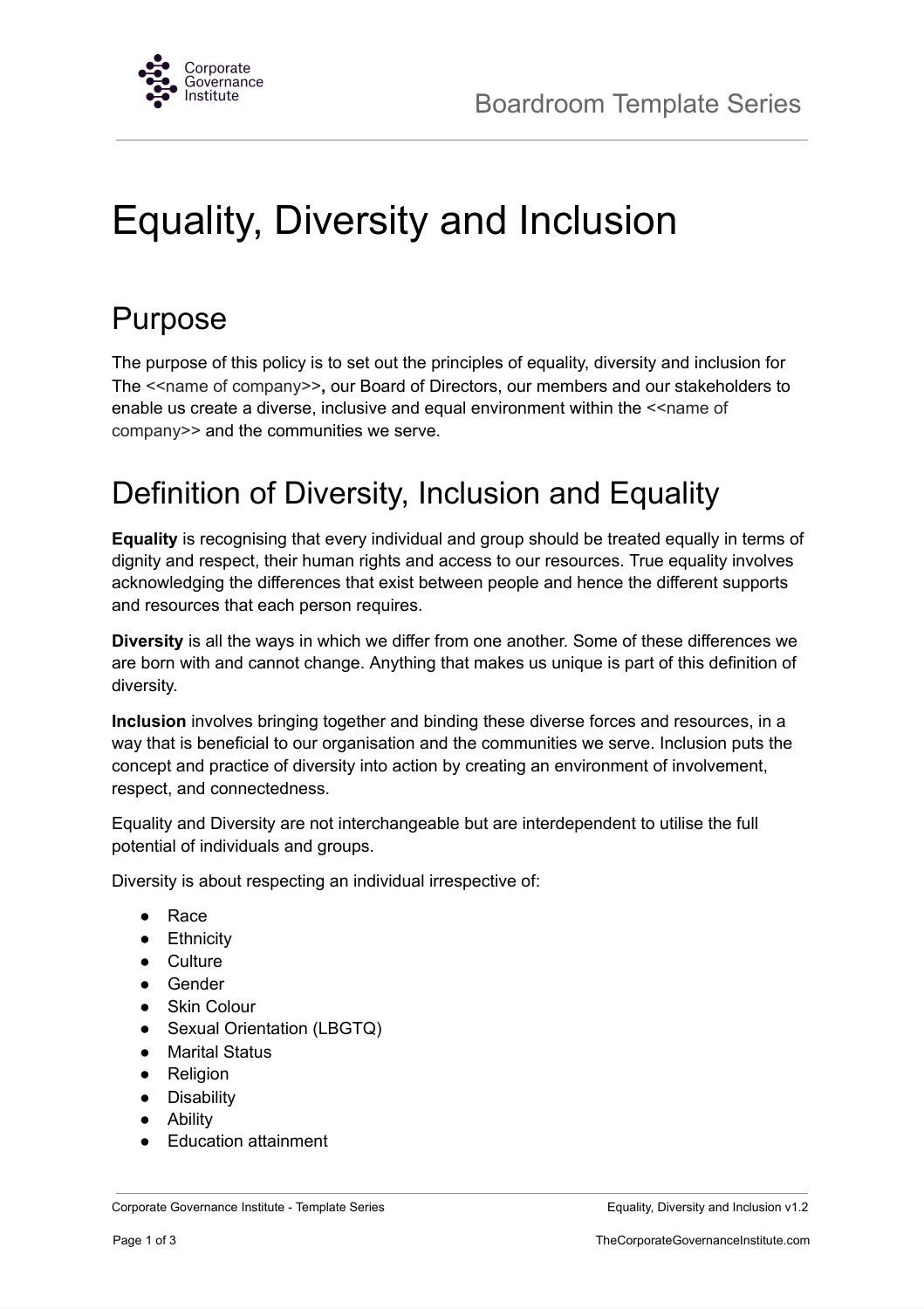

- Family background
- Health
- Values
- Politics
- Any special community like the Travelling Community

# Policy Statement and Application

The Board of Directors of  $\leq$ name of company>>, the CEO and staff are committed to our equality, diversity and inclusion policy. We will actively promote equality, diversity and inclusion, and will proactively remove and address any activities or behaviours that may jeopardise this policy.

We aim to create an environment where we can all work harmoniously, feel valued, appreciated and included, irrespective of race, ethnicity, culture, gender, skin colour, sexual orientation, marital status, religion, disability, ability, education background, family background, political background, health or representative of any community.

We are an equal opportunity employer, which allows equal opportunity for employment and progression in the organisation on the basis of ability, qualifications and aptitude for the work. Every employee shall be treated equally and have the right to a harmonious work environment where an individual is treated fairly and with dignity and respect.

In order to retain, attract, recruit and develop high quality talent at all levels across the organisation we shall follow the approach based on:

- Equality As an organisation we shall aim to remove all possible discrimination to ensure equal opportunity at levels
- Diversity We shall embrace diversity at all levels and ensure everyone is valued and appreciated for their contributions. A diverse workplace is best ensured through working together
- Inclusion We shall create an environment where everyone is included, differences are accepted and valued to bring in all the diverse forces together. We aim to be an organisation where people feel connected, respected, appreciated and involved in organisational success.

The goal of the  $\le$  name of company>> is to ensure that our commitments towards equality, diversity and inclusion are met, strengthened by our values of honesty, integrity, objectivity and impartiality and deeply rooted in our daily work practices and behaviours with colleagues, members, partners and our wider community.